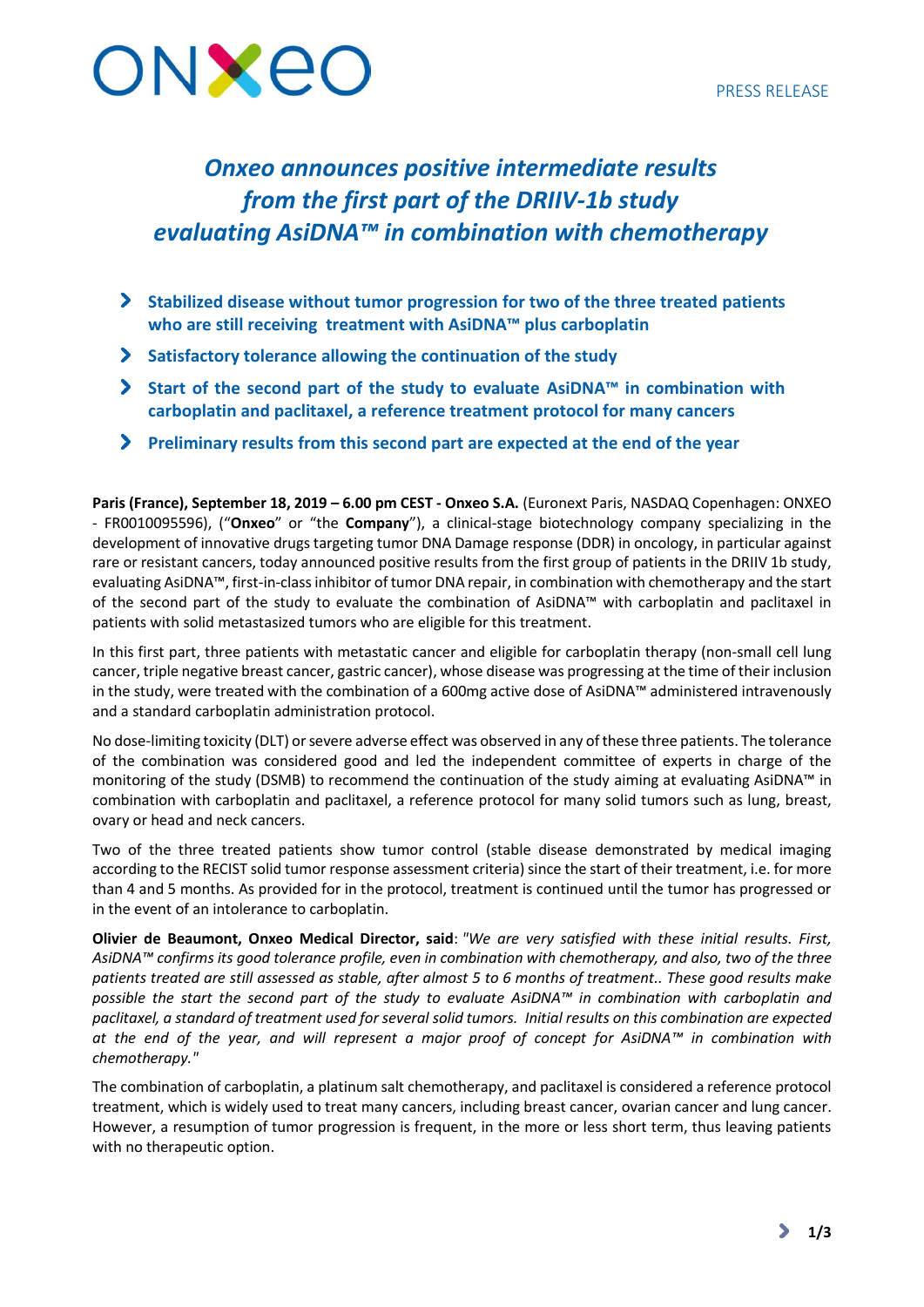

AsiDNA™ is a first-in-class tumor DNA repair inhibitor that exhausts the repair pathways without causing resistance. Combined with its good tolerance, which is already clinically proven, this highly innovative mechanism of action makes it particularly well suited for combination with treatments such as chemotherapies including carboplatin, which causes DNA breaks. The combination of the two treatments could increase the effectiveness of chemotherapy alone, which is what DRIIV-1b aims to demonstrate.

## **Upcoming events**

|            | • October 3, 2019     | <b>Investir Day</b><br>for more information & free registration: www.investirday.fr | Paris, France   |
|------------|-----------------------|-------------------------------------------------------------------------------------|-----------------|
|            | ■ October 23-24, 2019 | Galien MedStart'Up Conference                                                       | Boston, MA, USA |
|            | ■ October 26-30, 2019 | AACR-NCI-EORTC Meeting - 'Molecular Targets & Cancer<br>Therapeutics'               | Boston, MA, USA |
| <b>COL</b> | November 6, 2019      | Direct Dirigeants                                                                   | Paris, France   |

#### **About Onxeo**

**Onxeo** (Euronext Paris, NASDAQ Copenhagen: ONXEO) is a clinical-stage biotechnology company developing innovative oncology drugs targeting tumor DNA-binding functions through unique mechanisms of action in the sought-after field of DNA Damage Response (DDR). The Company is focused on bringing early-stage first-in-class or disruptive compounds from translational research to clinical proof-of-concept, a value-creating inflection point appealing to potential partners.

**platON™** is Onxeo's proprietary chemistry platform of oligonucleotides acting as decoy agonists, which generates new innovative compounds and broaden the Company's product pipeline.

**AsiDNA™**, the first compound from platON™, is a first-in-class, highly differentiated DNA Damage Response (DDR) inhibitor based on a decoy and agonist mechanism acting upstream of multiple DDR pathways. Translational research has highlighted the distinctive properties of AsiDNA™, notably its ability to abrogate tumor resistance to PARP inhibitors regardless of the genetic mutation status. AsiDNA™ has also shown a strong synergy with other tumor DNA-damaging agents such as chemotherapy and PARP inhibitors. The DRIIV-1 (DNA Repair Inhibitor-administered IntraVenously) phase I study has evaluated AsiDNA™ by systemic administration (IV) in advanced solid tumors and confirmed the active doses as well as a favorable human safety profile. The ongoing DRIIV-1b extension study is assessing the safety and efficacy of a 600 mg dose of AsiDNA™ in combination with carboplatin, and carboplatin and paclitaxel, in patients with solid tumors who are eligible for such treatments. DRIIV-1b is being conducted in Belgium at two investigation centers. First safety and efficacy results are expected at the end of the year.

**OX401** is a new drug candidate from platON™, optimized to be a next-generation PARP inhibitor acting on both the DNA Damage Response and the activation of immune response, without inducing resistance. In vivo preclinical proof-of-concept data are expected early Q4 2019.

Onxeo's portfolio also includes **belinostat**, an HDAC inhibitor (epigenetics). Belinostat is already conditionally FDA-approved in the US as a  $2<sup>nd</sup>$  line treatment for patients with peripheral T cell lymphoma and marketed in the US under the name Beleodaq® (belinostat IV form).

## **For further information, please visi[t www.onxeo.com](http://www.onxeo.com/)**

#### **Forward looking statements**

This communication expressly or implicitly contains certain forward-looking statements concerning Onxeo and its business. Such statements involve certain known and unknown risks, uncertainties and other factors, which could cause the actual results, financial condition, performance or achievements of Onxeo to be materially different from any future results, performance or achievements expressed or implied by such forward-looking statements. Onxeo is providing this communication as of this date and does not undertake to update any forward-looking statements contained herein as a result of new information, future events or otherwise. For a discussion of risks and uncertainties which could cause actual results, financial condition, performance or achievements of Onxeo to differ from those contained in the forward-looking statements, please refer to the section 5.7.1.4 "Risk Factors" ("*Facteurs de Risque*") of the 2018 registration document filed with the *Autorité des marchés financiers* on April 5, 2019 under number D.19- 0282, which is available on the *Autorité des marchés financiers* website (www.amf-france.org) or on the Company's website [\(www.onxeo.com\)](http://www.onxeo.com/).